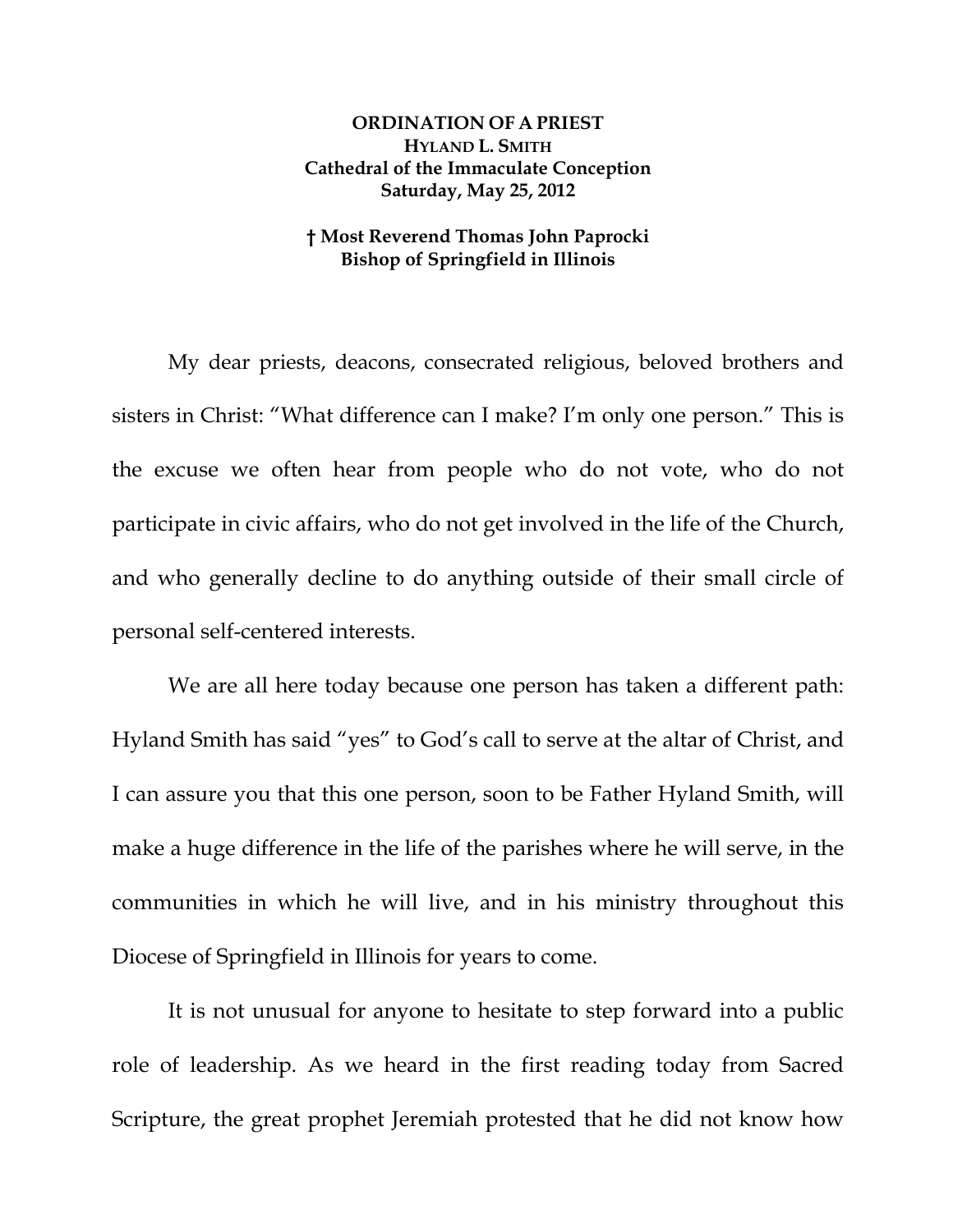to speak, for he was too young (Jer. 1:6). Jeremiah's response to God's call echoed that of Moses, who replied to the Lord speaking to him from the burning bush that he had "never been eloquent" and was "slow of speech and tongue" (Exodus 4:10). Even after the Lord had assured Moses that He would teach him what to say and assist him in speaking, Moses continued to refuse, saying, "If you please, my Lord, send someone else" (Exodus 4:13). But God refused to take no for an answer, telling him that Aaron, his brother, who was a good speaker, would assist him and speak for him (Exodus 4:14-16). So it happened, for it was God who did the choosing.

In contrast to the hesitancy and excuses initially offered by Jeremiah and Moses, fortunately for us Our Lady did not delay in saying "yes" to God's call conveyed to her through the Archangel Gabriel (Luke 1:26-38). The Blessed Virgin Mary did not hesitate in responding to God's will because she was immaculately conceived and thus her judgment was not clouded and impaired by the selfishness of original sin.

The significance of Mary's "yes" is described quite clearly by St. Bernardine of Siena, who said, "The Blessed Virgin, by her consent to the Son's Incarnation, with the most intent ardor sought and obtained the salvation of all. By this consent she dedicated herself to the salvation of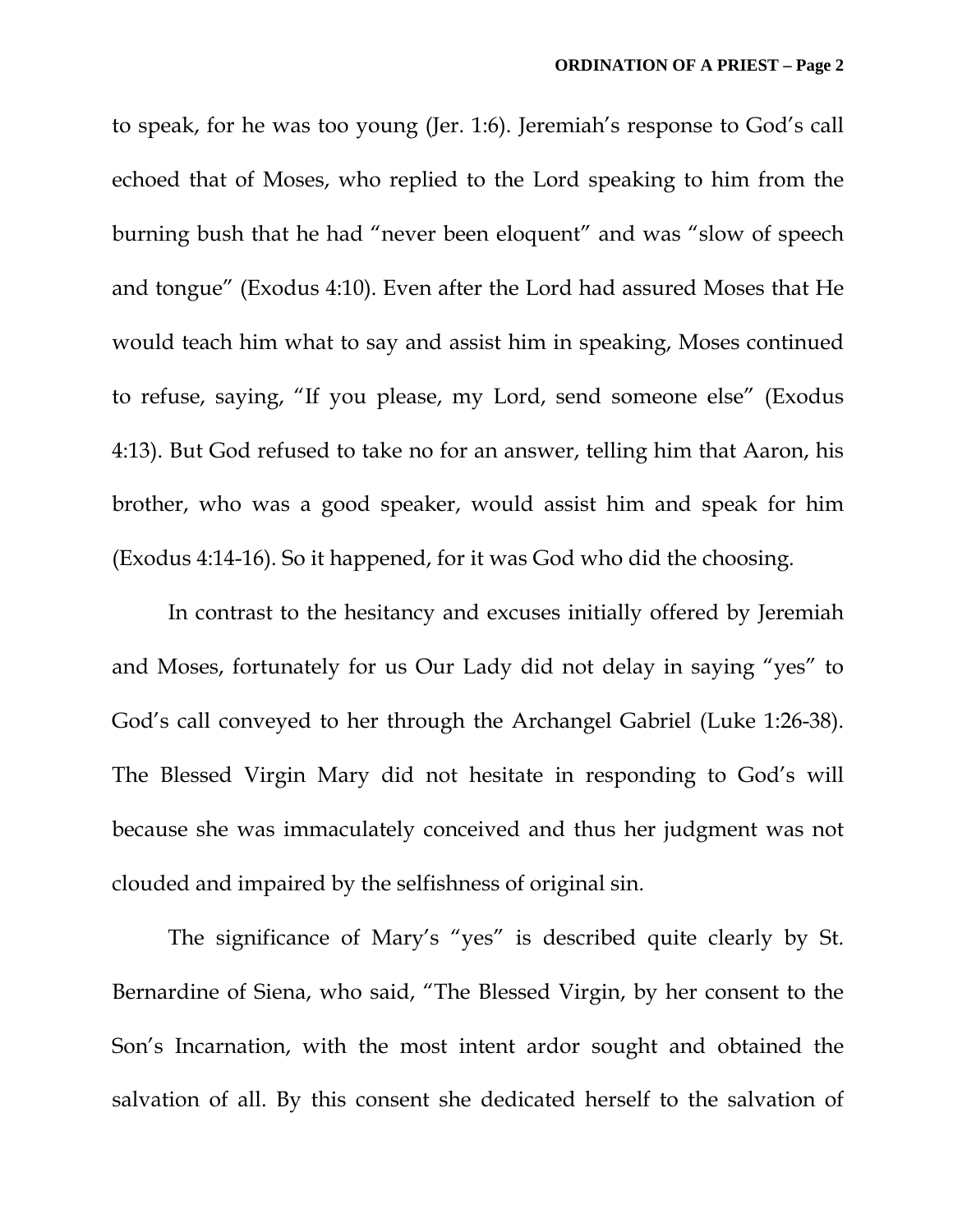all."1 Thus, Mary's "*fiat*" is the root of our salvation. As always, Mary sets an example for us and shows us that our "yes," our willingness to speak, is connected to announcing the salvation that comes from the Lord. The call of Moses and the call of Jeremiah show us that God's call is inseparably bound with the call to speak, whether in word or in action.

So, when someone like Hyland Smith is chosen for a sacred vocation, the examples of Moses, Jeremiah and Mary unmistakably point to the essential quality of such a vocation, which is to proclaim in word and action that salvation comes from a personal relationship with the Lord. The very last canon of the *Code of Canon Law* sums it up succinctly: "*salus animarum suprema lex*," that is, "the salvation of souls is always the supreme law of the Church."2 A person who truly understands the implication of this priority for the salvation of souls quickly realizes that so much of what fascinates people enamored of this world is basically inconsequential. As Saint Gregory of Nyssa put it, "As no darkness can be seen by anyone surrounded by light, so no trivialities can capture the attention of anyone who has his eyes on Christ. The man who keeps his eyes upon the head and origin of the whole universe has them on virtue in all its perfection; he has them on truth, on justice, on immortality and on everything else that is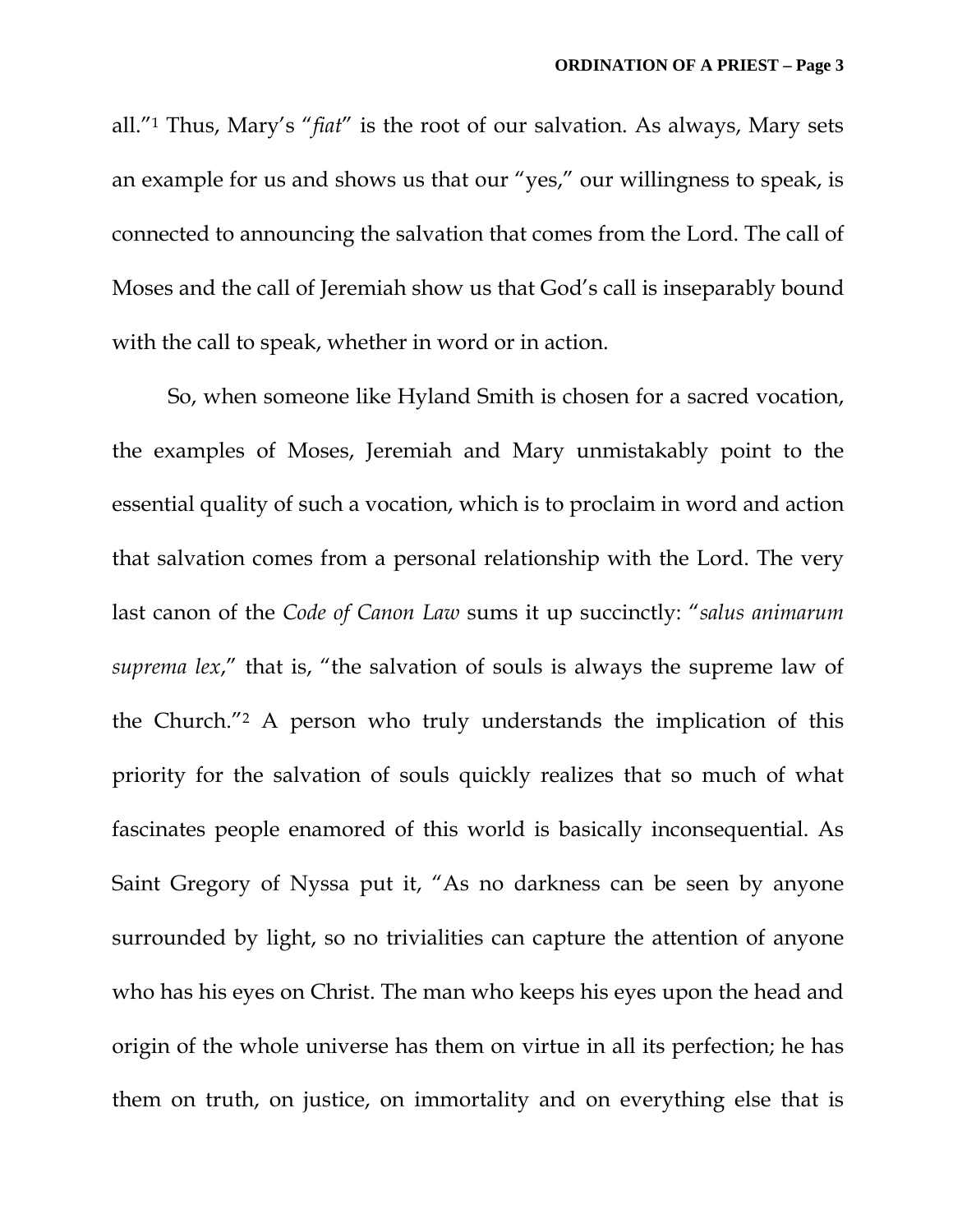good, for Christ is goodness itself."3

Hyland, we rejoice in your ordination because, by the anointing of the Holy Spirit in the Sacrament of Holy Orders, you are signed with a special character and are so configured to Christ the High Priest that you will have the power to act in the person of Christ the Head.4 You will have the blessed privilege as well as the sublime duty to proclaim the Good News of the Lord's gift of salvation to the world, a world that is skeptical of this message because it calls people to a relationship with a God that they cannot see.

Convincing people to accept this faith is not easy, but we have an outstanding example of someone who was most effective in his powers of persuasion, a great saint depicted in our third stained glass window on the north wall of this Cathedral, Pope Saint Leo the Great, shown peacefully and successfully persuading Attila the Hun not to invade Italy in the year 452. In his sermon for the Solemnity of the Assumption of the Lord, which we celebrated recently, Pope Saint Leo the Great noted that the grace of God shows itself "still more marvelous when, in spite of the withdrawal from men's sight of everything that is rightly felt to command their reverence, faith does not fail, hope is not shaken, charity does not grow cold. For such is the power of great minds, such is the light of truly believing souls, that they put unhesitating faith in what is not seen with the bodily eye; they fix their desires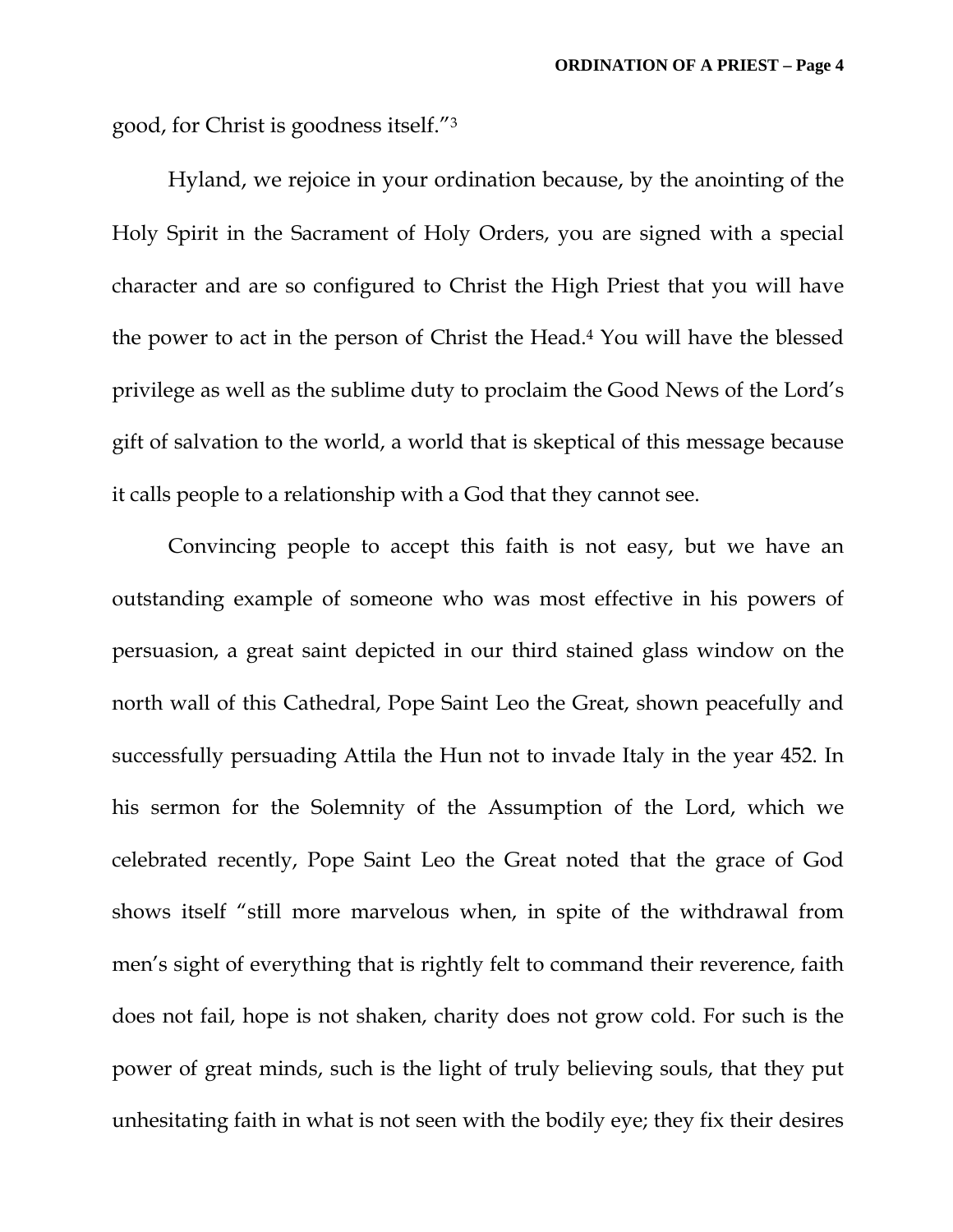on what is beyond sight. Such fidelity could never be born in our hearts, nor could anyone be justified by faith, if our salvation lay only in what was visible."5

Nevertheless, because of our need and desire to experience the divine with our senses, Pope Saint Leo the Great observed that "the Redeemer's visible presence has passed into the sacraments. Our faith is nobler and stronger because sight has been replaced by a doctrine whose authority has been accepted by believing hearts, enlightened from on high. . . . Throughout the world women no less than men, tender girls as well as boys, have given their life's blood in the struggle for the faith. It is the faith that has driven out devils, healed the sick and raised the dead."6

Hyland, this is the faith that you are called to proclaim, these are the sacraments that you are called to administer to the faithful, this is the salvation that you are called to announce as Good News to all the world. Thank you for saying yes to this divine vocation. We prayerfully beg the Lord to strengthen you with the grace of this sacrament of Holy Orders to carry out these sacred tasks with energy, excitement and enthusiasm.

May God give us this grace. Amen.